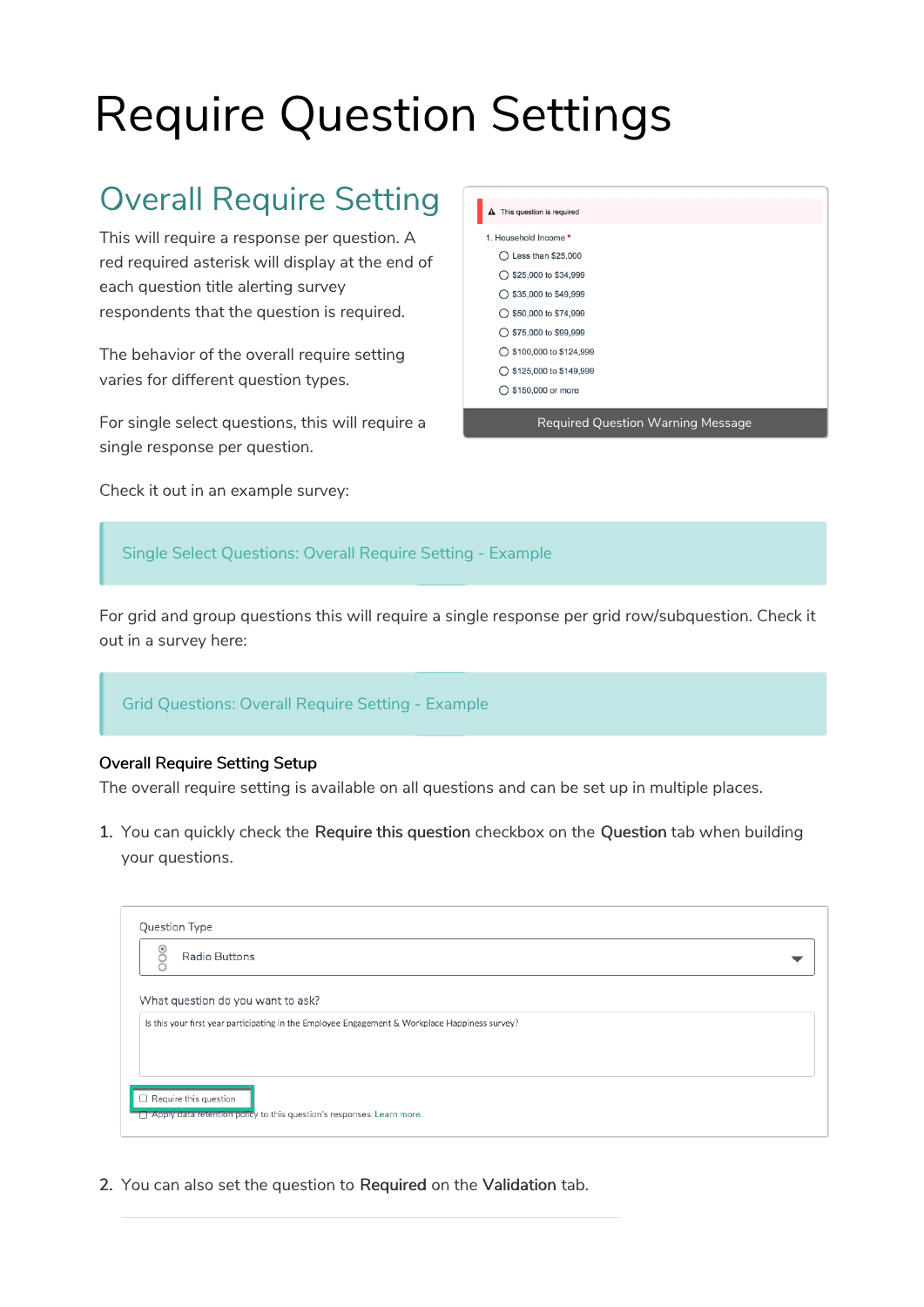|           | <b>Radio Buttons</b> |              |                                                                    |               |                 |
|-----------|----------------------|--------------|--------------------------------------------------------------------|---------------|-----------------|
|           | QUESTION             | <b>LOGIC</b> | <b>VALIDATION</b>                                                  | <b>LAYOUT</b> | PIPING / REPEAT |
| Require   |                      |              |                                                                    |               |                 |
|           | Not required         |              |                                                                    |               |                 |
| $\bullet$ | Reguired             |              |                                                                    |               |                 |
|           |                      |              | Warn respondents if question is left unanswered (Soft-Require)     |               |                 |
|           |                      |              | $\bigcirc$ Conditionally require this question on previous answers |               |                 |
|           |                      |              |                                                                    |               |                 |

3. You can require and un-require questions in bulk by going to Tools > Bulk Editor. From here, check the questions/pages you wish to require and scroll to the dropdown menu at the bottom of the list. Select Require and click Perform Action on Selected Items.

| How satisfied are you with your professional relationship with your department peers and colleagues?<br>$\overline{\mathbf{v}}$                                                                      |                         | Rating (Likert<br>Scale) | 64                      |
|------------------------------------------------------------------------------------------------------------------------------------------------------------------------------------------------------|-------------------------|--------------------------|-------------------------|
| <b>New Initiatives</b><br>$\overline{\mathbf{v}}$                                                                                                                                                    |                         | Page                     | 3                       |
| How would you choose to spend any budget surpluses that may arise this year?<br>$\overline{\mathbf{v}}$                                                                                              |                         | Checkboxes               | 65                      |
| <b>Employee Information</b><br>$\overline{\mathcal{L}}$                                                                                                                                              |                         | Page                     | 8                       |
| Please select the most relevant:                                                                                                                                                                     |                         | <b>Radio Buttons</b>     | 82                      |
| Thank You!                                                                                                                                                                                           | <b>Terminal</b><br>Page | Page                     | $\overline{\mathbf{2}}$ |
| Thank you for participating in this annual review. Your feedback will be used to gauge employee happiness for your organization and make improvements to the<br>n<br>work environment in the future. |                         | Text /<br>Instructions   | 1                       |
| <b>Confirmation Email</b>                                                                                                                                                                            | <b>Disabled</b>         | <b>Send Email</b>        | $\overline{2}$          |
| <b>Confirmation Email</b>                                                                                                                                                                            | <b>Disabled</b>         | Send Email               | 3                       |
| <b>URL Redirect</b>                                                                                                                                                                                  | <b>Disabled</b>         | <b>URL Redirect</b>      | 4                       |
| <b>Perform Action on Selected Items</b><br>-- Select an Action --                                                                                                                                    |                         |                          |                         |

### Best Practice Tip

As a general rule, we're not fans of required questions in surveys. We believe that you should only be asking questions for which you really need the data. Require settings can be fatiguing and possibly frustrating for your respondents. When using require settings we recommend doing the following:

- Do not remove required icons (asterisks).
- Provide your respondents with an opt-out option such as Not Applicable or None of the Above when requiring questions. Learn how to set these up in our Answer Option Special Settings Tutorial!
- Avoid the soft-required setting as it does not provide your respondents with required information in advance.

### Overall Soft-Require Setting

With this setting enabled, respondents will be reminded (after submitting the page) that they have not answered the question.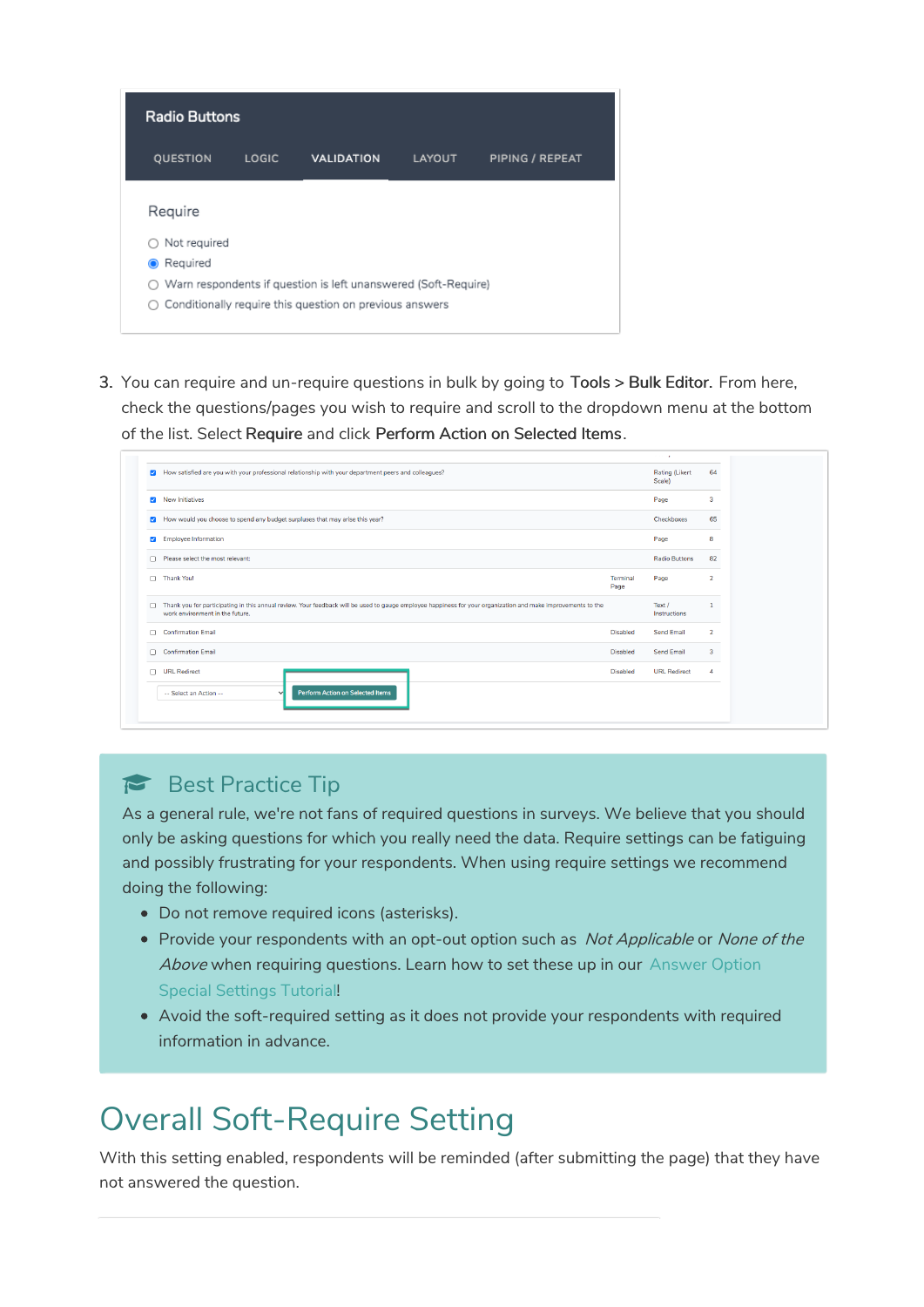|                          | A (Optional) This question is important to the survey. If you meant to leave it blank, just continue. Otherwise please answer it. |
|--------------------------|-----------------------------------------------------------------------------------------------------------------------------------|
| What is your first name? |                                                                                                                                   |
|                          |                                                                                                                                   |
|                          |                                                                                                                                   |

Check it out in an example survey:

#### Soft Require Setting - Example

#### Overall Soft-Require Setting Setup

The soft-require setting is available on all questions and can be set up in multiple places.

- 1. On the Validation tab you can select the option to Warn respondents if question is left unanswered (Soft-Require).
- 2. You can require and un-require questions in bulk by going to Tools > Bulk Editor. From here, check the questions/pages you wish to require and scroll to the dropdown menu at the bottom of the list. Select Soft-Require and click Perform Action on Selected Items.

#### Soft-Require Compatibility

The soft-require setting is compatible with all Alchemer questions but is not compatible with grid/list rows. While you can apply soft-require validation to a Radio Button Grid question, you cannot apply this validation to a single row within that question.

The soft-require setting cannot be applied to rows of the following grid/list questions:

- Radio Button Grid
- Checkbox Grid
- Star Rating Grid
- **Dropdown Menu List**
- Textbox List
- Continuous Sum
- Slider List
- **Dropdown Menu Grid**
- Textbox Grid
- Custom Table

### Conditionally Require Setting

The conditional require setting allows you to require a question under certain circumstances. You can use questions from *previous pages* to set up this logic.

Conditional Logic allows for one group or condition on the collaborator license level. For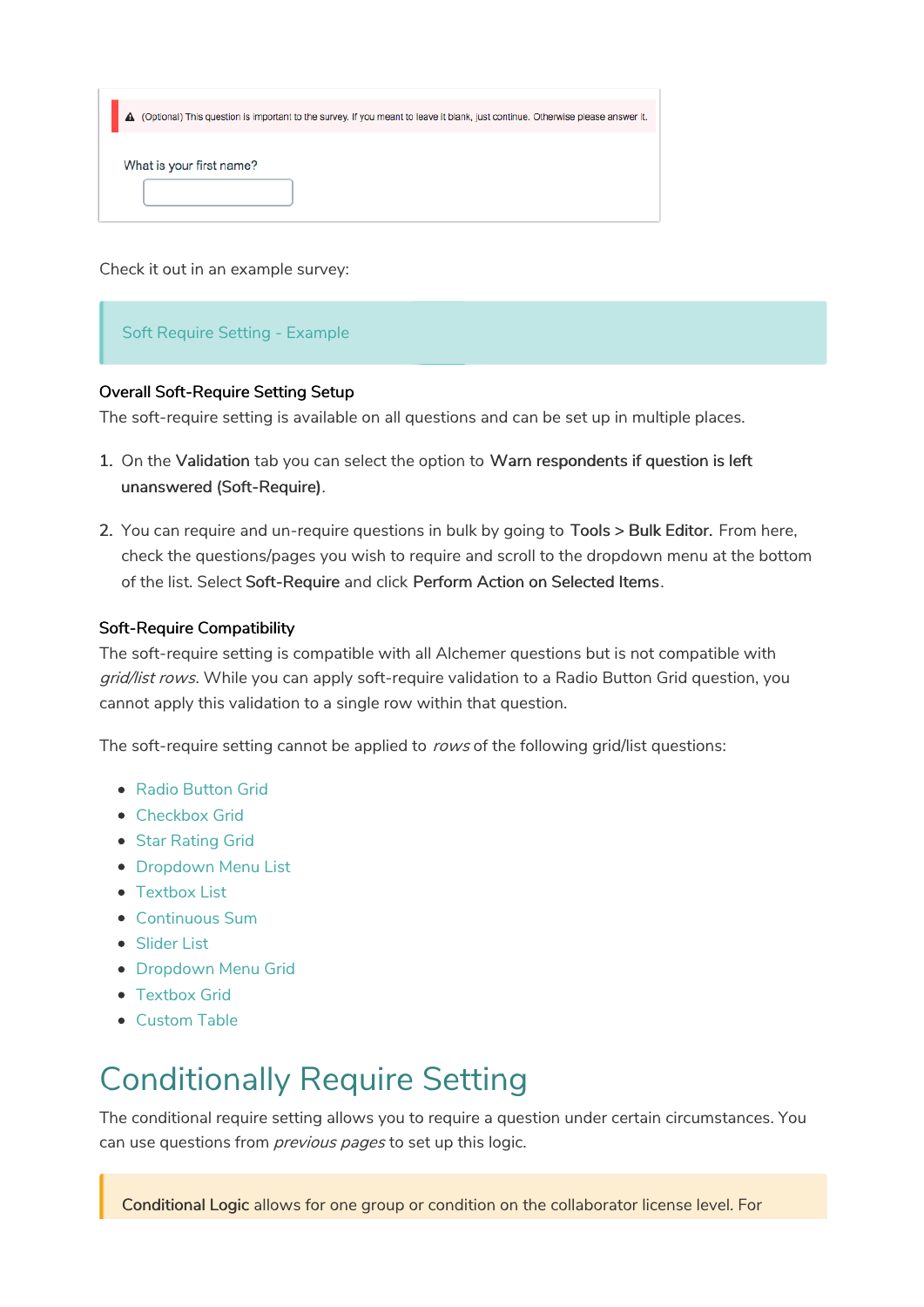additional Conditions to be added, users must be on a Professional License level or higher.

#### Conditionally Require Setting Setup

- 1. Edit your question and go to the Validation tab.
- 2. Select the Conditionally require this question on previous answers setting.
- 3. Using the logic builder, define the rule to conditionally require the question.

| QUESTION            | <b>LOGIC</b>           | <b>VALIDATION</b>                                                | LAYOUT      | PIPING / REPEAT     |             |  | ♥ Need Help? |
|---------------------|------------------------|------------------------------------------------------------------|-------------|---------------------|-------------|--|--------------|
| Require             |                        |                                                                  |             |                     |             |  |              |
| ○ Not required      |                        |                                                                  |             |                     |             |  |              |
| ○ Required          |                        |                                                                  |             |                     |             |  |              |
|                     |                        | ○ Warn respondents if question is left unanswered (Soft-Require) |             |                     |             |  |              |
|                     |                        | ● Conditionally require this question on previous answers        |             |                     |             |  |              |
|                     |                        |                                                                  |             |                     |             |  |              |
| Required When Rules |                        |                                                                  |             |                     |             |  |              |
| Remove All Logic    |                        |                                                                  |             |                     |             |  |              |
|                     |                        |                                                                  | $\check{~}$ | is exactly equal to | $\check{ }$ |  |              |
|                     | --Select a condition-- |                                                                  |             |                     |             |  |              |

Questions cannot be conditionally required based on earlier questions on the same page.

### Require Rows of Grid Question

As an alternative to requiring the grid question overall, you can require individual rows of grid questions. This will display a red required asterisk next to each row header alerting survey respondents that an answer is required for each row.

| A This question is required                                          |                          |                     |                  |           |                       |
|----------------------------------------------------------------------|--------------------------|---------------------|------------------|-----------|-----------------------|
| Please rate your level of satisfaction with each of the below items. |                          |                     |                  |           |                       |
|                                                                      | <b>Very Dissatisfied</b> | <b>Dissatisfied</b> | Neutral          | Satisfied | <b>Very Satisfied</b> |
| Customer Service *                                                   |                          |                     | $\left( \right)$ | ( )       |                       |
| <b>Quality of Product</b>                                            |                          | ∩                   | ∩                | Ω         | ◯                     |
| <b>Price of Product</b>                                              |                          | ◯                   | $\left( \right)$ | ( )       |                       |

Check it out in an example survey:

Require Individual Rows - Example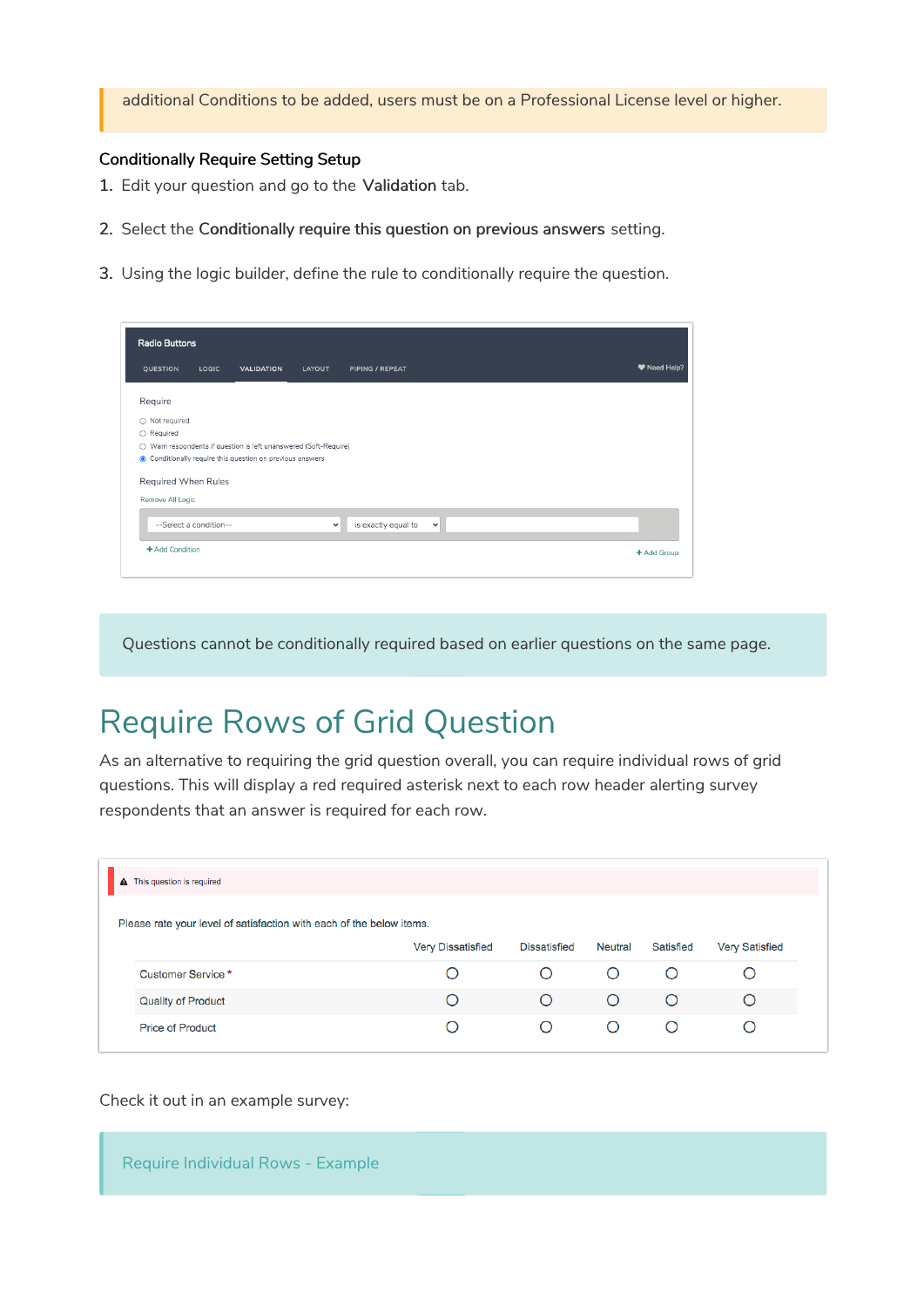#### Require Rows Setup

- 1. To set this up, click the pencil icon to edit each of the row headers that you wish to require in your grid question.
- 2. On the Settings tab for the row header, toggle the require setting to Required.

| Customer Service   |    |          |
|--------------------|----|----------|
| Quality of Product | F. | $\infty$ |
| Price of Product   | P. | $1 - x$  |

#### Require Rows Compatible Questions

- Radio Button Grid
- Checkbox Grid
- Textbox Grid
- Dropdown Menu List
- **Dropdown Menu Grid**
- Star Rating Grid
- Custom Table
- Semantic Differential

### Minimum Answers/Rows Required Setting

A simpler, more efficient method for requiring all rows of grid questions is to set the minimum rows required. This setting also works on checkbox and multi-select image select questions to require that a minimum number of answers are selected.

This can be optionally combined with with the overall required setting. The below example question is set as required (see required asterisk). This means that the respondent will be required to answer the question and provide an answer to each row.

If the overall require setting is not used, the respondent could leave the question blank, however, if the respondent chooses to answer the question, they must provide a response to each row.

| A You must answer at least 2 rows of the table. You have only answered 1 row(s). |                          |                     |         |           |                       |
|----------------------------------------------------------------------------------|--------------------------|---------------------|---------|-----------|-----------------------|
| Please rate your level of satisfaction with each of the below items.             |                          |                     |         |           |                       |
|                                                                                  | <b>Very Dissatisfied</b> | <b>Dissatisfied</b> | Neutral | Satisfied | <b>Very Satisfied</b> |
| <b>Customer Service</b>                                                          |                          |                     |         |           | $\bullet$             |
|                                                                                  |                          |                     |         |           |                       |
| <b>Quality of Product</b>                                                        | ◯                        |                     | ◠       | ⊂         |                       |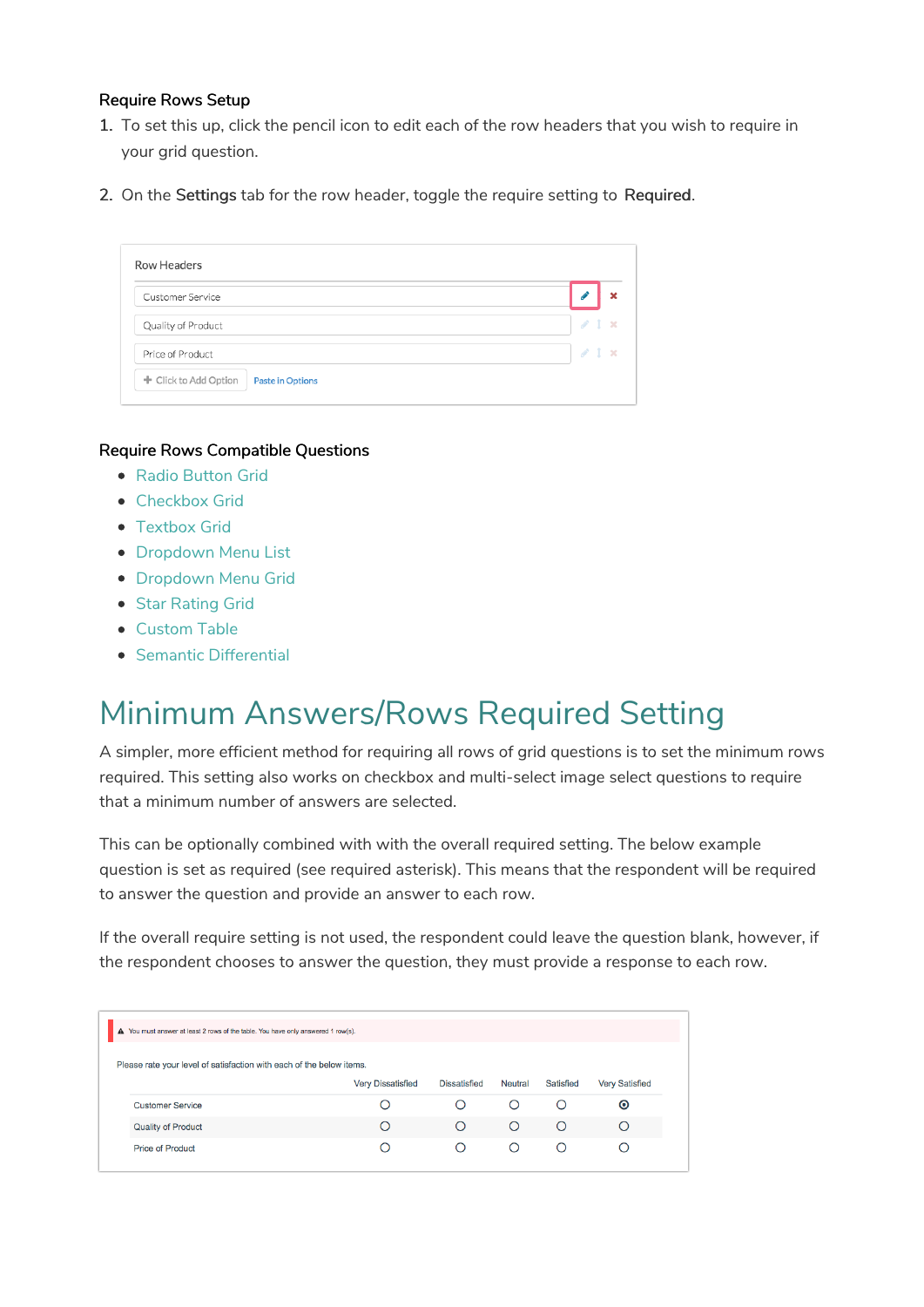Check it out in an example survey:

#### Minimum Answers Required - Example

#### Minimum Answers/Rows Required Setup

To set this up edit your question and go to the Validation tab and enter the number of rows or answers you require.

| Question       | Logic | Validation                                                     | Layout | Piping / Repeat |  |
|----------------|-------|----------------------------------------------------------------|--------|-----------------|--|
| Require        |       |                                                                |        |                 |  |
| Not required   |       |                                                                |        |                 |  |
| Required       |       |                                                                |        |                 |  |
|                |       | Warn respondents if question is left unanswered (Soft-Require) |        |                 |  |
|                |       | Conditionally require this question on previous answers        |        |                 |  |
|                |       |                                                                |        |                 |  |
|                |       | <b>Answer Requirements</b>                                     |        |                 |  |
|                |       | If answered, minimum rows required                             |        |                 |  |
| $\overline{2}$ |       |                                                                |        |                 |  |
|                |       |                                                                |        |                 |  |

### Best Practice Tip

It is a good idea to provide your survey respondents with instructions with the details of your required settings, as opposed to letting the validation error display after they try to submit the page. This will reduce fatigue and frustration among your respondents! Check out our tutorial on Adding Instructions to Your Questions to learn how to set this up!

| Please make sure to provide an answer to each row. |                                                                 |           |            |   |  |
|----------------------------------------------------|-----------------------------------------------------------------|-----------|------------|---|--|
|                                                    | Very Dissatisfied Dissatisfied Neutral Satisfied Very Satisfied |           |            |   |  |
| <b>Customer Service</b>                            |                                                                 |           |            |   |  |
| <b>Quality of Product</b>                          | $\bigcirc$                                                      | $\bigcap$ | $\bigcirc$ | O |  |
| <b>Price of Product</b>                            |                                                                 |           |            |   |  |
|                                                    |                                                                 |           |            |   |  |

#### Minimum Answers/Rows Required Compatible Questions

- Radio Button Grid
- Checkboxes
- Checkbox Grid
- Textbox List
- **Dropdown Menu List**
- **•** Dropdown Menu Grid
- Slider List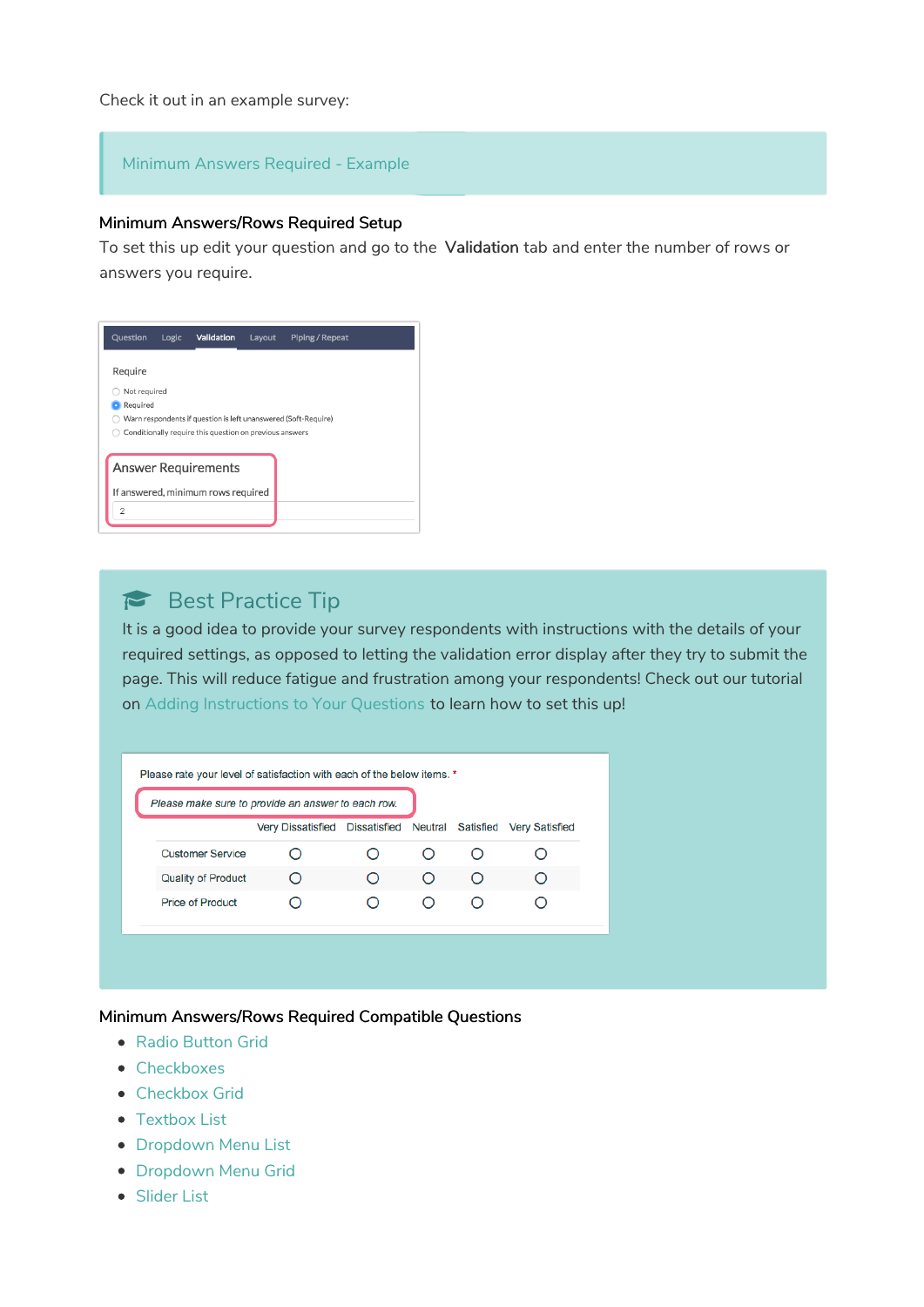- Drag & Drop Ranking
- Ranking Grid
- Star Rating Grid
- Image Select (multi select)
- Semantic Differential

### Minimum Answers Required Per Row

Used alone, this validation setting will require the specified number of answers per row when answered.

This can be optionally combined with the overall required setting. The below example question is set as required (see required asterisk). This means that the respondent will be required to answer the question and provide an answer to each cell in the each row.

If the overall require setting is not used, the respondent could leave the question blank, however, if the respondent chooses to answer the question, they will be required to provide a response to each cell in each row.

This can also be optionally combined with minimum rows required. This would require survey respondents to answer a specified number of rows and, within those rows, the specified number of cells.

| A You must select at least 4 answer(s) per row.                            |                  |       |               |               |
|----------------------------------------------------------------------------|------------------|-------|---------------|---------------|
| 4. How many calories did you consume for each meal of the day this week? * |                  |       |               |               |
|                                                                            | <b>Breakfast</b> | Lunch | <b>Dinner</b> | <b>Snacks</b> |
| Monday                                                                     | 300              | 500   | 700           | 100           |
| <b>Tuesday</b>                                                             | 350              | 670   | 450           |               |
| Wednesday                                                                  | 280              | 780   | 320           | 70            |
| Thursday                                                                   | 200              | 420   | 550           | 300           |
| Friday                                                                     | 375              | 500   | 635           |               |
| Saturday                                                                   | 280              | 670   | 380           | 100           |
| Sunday                                                                     | 268              | 500   | 635           | 25            |

Check it out in an example survey:

Minimum Answers Required Per Row - Example

#### Minimum Answers Required Per Row Setup

To set this up edit your question and go to the Validation tab and enter the number of rows or answers you require.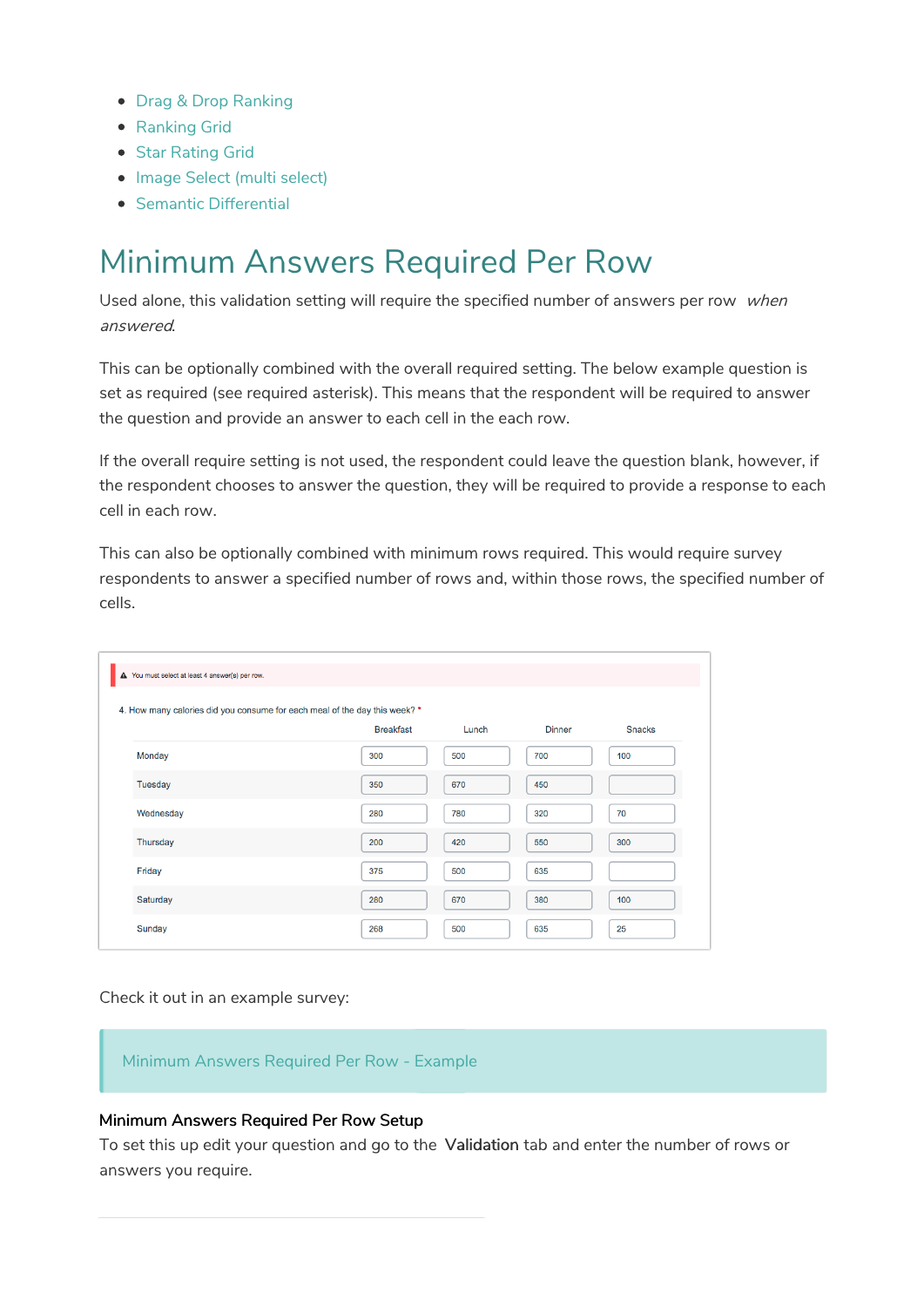

Minimum Answers Required Per Row Compatible Questions

- Checkbox Grid
- Textbox Grid
- **Dropdown Menu Grid**
- **Star Rating Grid**

## Limit Answers To

The limit answers to setting puts a cap on the number of answers a respondent can select in a multi-select question. This is a great option if you are using page piping or question piping to ask some follow-up questions but wish to limit the length of the survey.

For the ranking grid question this will reduce the number of columns to the number specified in the Limit Answers To field.

|                          | 2 | 3 |
|--------------------------|---|---|
| Chocolate                |   |   |
| Vanilla                  |   |   |
| Strawberry               |   |   |
| <b>Rocky Road</b>        |   |   |
| Mint Chocolate Chip      |   |   |
| <b>Cookies and Cream</b> |   |   |

#### Limit Answers To Setup

To set this up edit your question and go to the Validation tab and enter the value you wish to limit answers to.